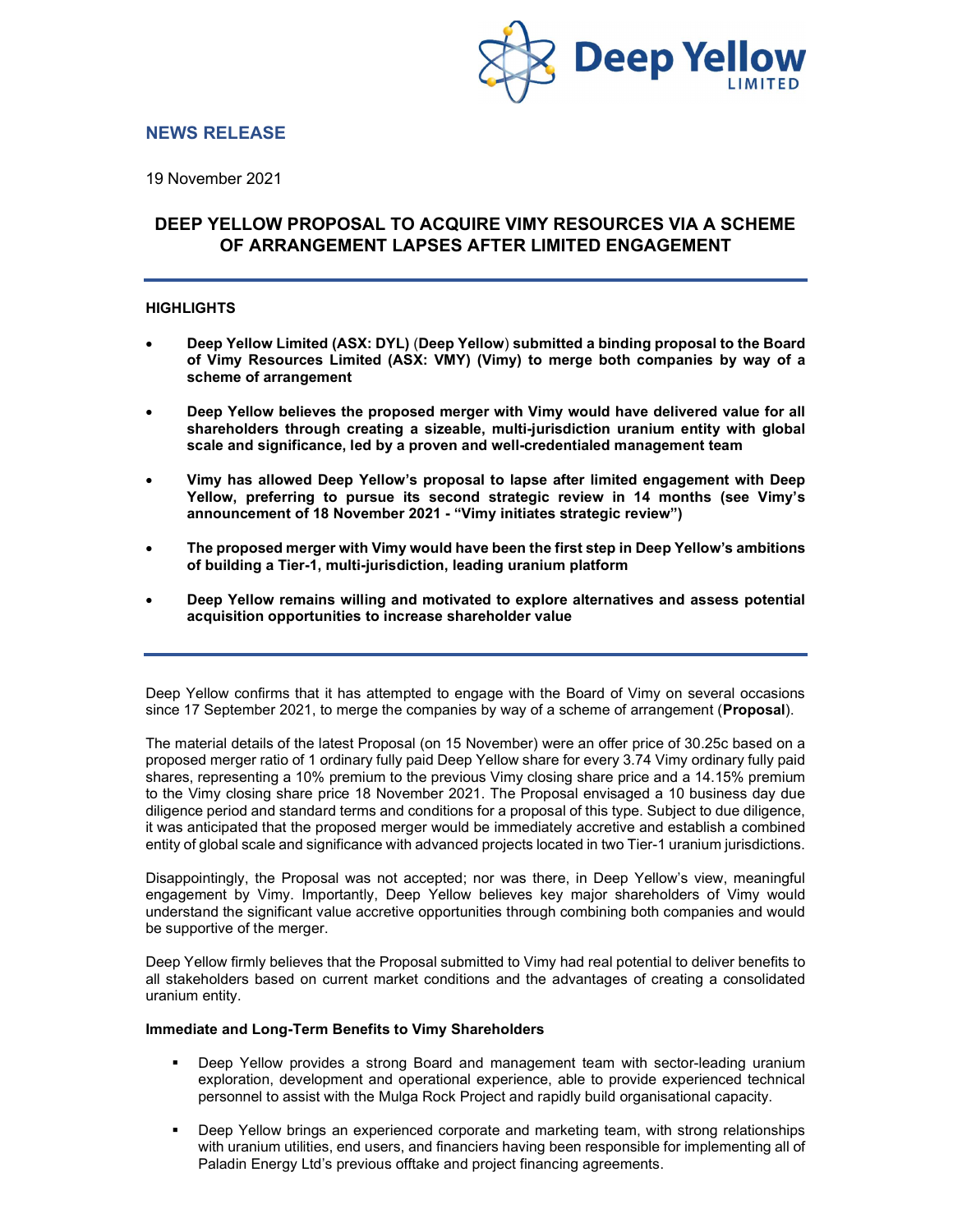- Deep Yellow brings a strong balance sheet with cash of \$73M, part of which would be utilised to assist with the development of the Mulga Rock Project and negate any need for Vimy to undertake a discounted and dilutive capital raising.
- The ability of Deep Yellow's technical team to deliver value to Vimy through its experience in implementing technical improvements and innovation to the uranium processing circuit.
- De-risking future exploration and development success through a larger and more liquid entity.
- Exposure to Deep Yellow's growing and exciting Namibian Project Portfolio led by the Tumas Project, where the Mineral Resource has increased fourfold and a DFS is underway, just five years since current management took over in 2017.

Mr John Borshoff, the Managing Director and Chief Executive Officer of Deep Yellow, commented: "The underpinning rationale for the consolidation of Deep Yellow and Vimy was to capitalise on the potential to build the next Tier-1 uranium producer and drive efficiencies, by increasing scale and scope for ongoing investment in exploration and development of the combined uranium portfolio, to the benefit of all stakeholders.

"The merger would have delivered to Vimy's projects an experienced technical team of proven uranium mine builders, able to expedite the development of Mulga Rock. Completion of the merger would have achieved the market consolidation we consider necessary to establish as a first step, a company with significant size and scale to create a leading Tier-1 uranium producer, well positioned to supply a growing uranium market.

"Based on publicly available information, Deep Yellow believes its merger proposal would have delivered fair value to Vimy shareholders and I am very confident that the strength of our combined management teams and employees would have driven efficiencies to the benefit of all stakeholders,".

#### Acquisition Rationale

There have been no material transactions completed in the uranium sector for decades, with only a handful of recent mergers and acquisitions in the United States. The current uranium sector is defined by a small number of Tier-1 producers, a fewer number of mid-tier producers and a large number of junior uranium companies, trying to establish a real presence in the sector. The market needs consolidation to produce companies with scale, able to provide comfort to utilities with a pipeline of sustainable uranium production.

Deep Yellow is focused on executing its expansion strategy of combining organic and inorganic growth to become a Tier-1 uranium producer, with the primary objective of owning and producing uranium from multiple operations supported with a Project pipeline across a range of jurisdictions globally.

The proposed merger with Vimy would have created a combined entity delivering a:

- Portfolio of two advanced, complimentary assets in Tier-1 jurisdictions being Australia, a jurisdiction of choice and Namibia, the  $4<sup>th</sup>$  largest producer of uranium globally with a mature and proven regulatory environment.
- Combined market capitalisation of ~A\$687M (based on respective share prices as at 18 November 2021), providing an attractive proposition to larger institutional and ESG focused funds, as the growing importance of uranium gathers momentum as part of a zero-carbon future.

"This merger just makes sense, and it is disappointing that the Vimy Board has chosen not to engage in our proposal, without even giving shareholders the opportunity to consider it," Mr Borshoff said.

Deep Yellow will continue to keep shareholders updated as appropriate.

Deep Yellow is being advised and supported by Houlihan Lokey, Aitken Murray Capital Partners, Gilbert + Tobin and Citadel-MAGNUS.